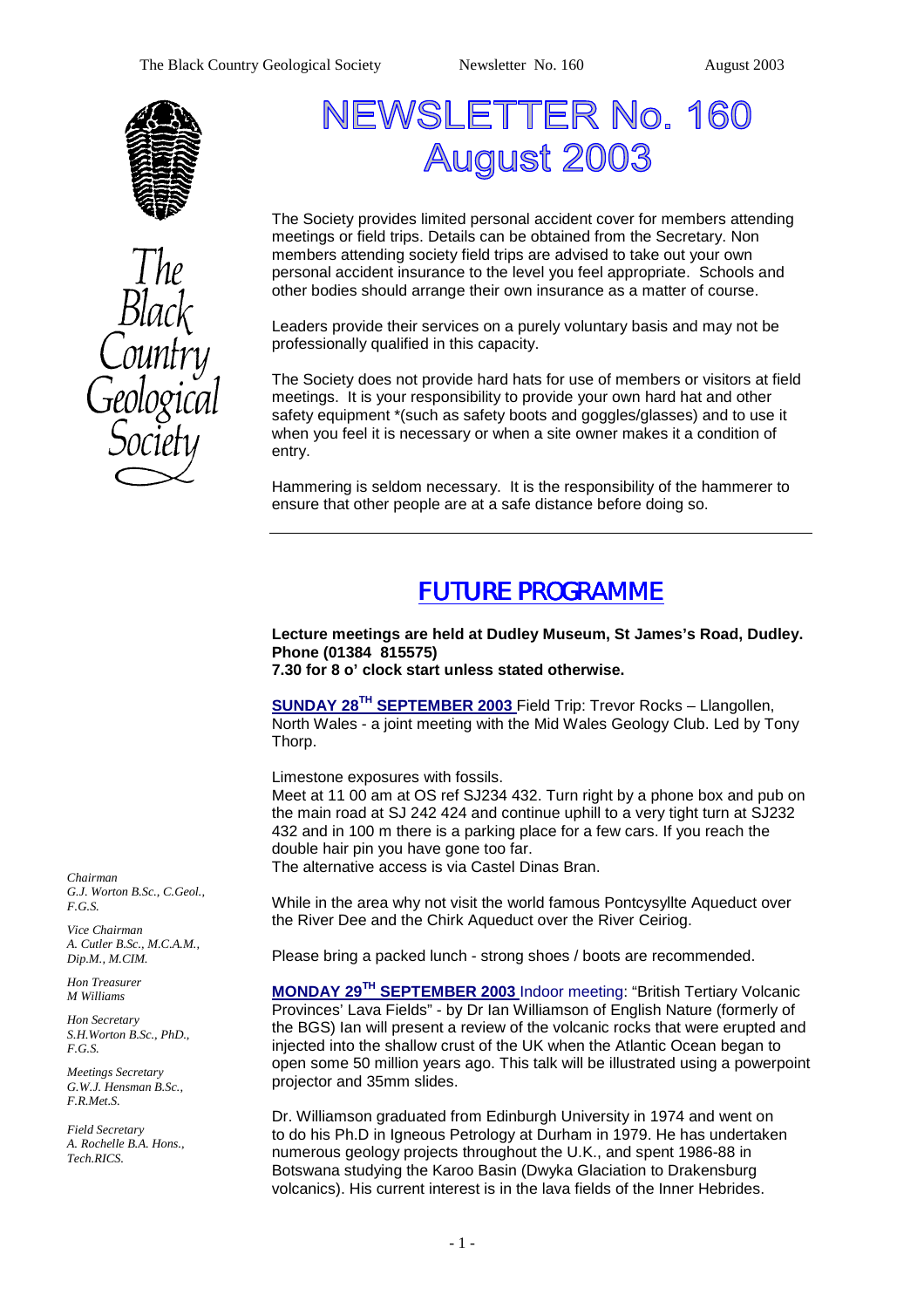**SATURDAY 11TH OCTOBER 2003** Field Trip: "Erratics, ventifacts and ice sheet debris" led by Andrew Rochelle.

Meet at Pattingham Church at 11.00 am. This will be a walk over farmland where we can investigate the ice sheet geomorphology in the area. Wear strong shoes or boots depending on the weather! Lunch can be either a pub lunch in Pattingham or packed lunch if you prefer.

**MONDAY 27TH OCTOBER 2003** Indoor meeting: " A Volcanic Eruption and Outburst under the Myrdals Jokull, southern Iceland 1999." By Dr Andrew Russell, School of Earth Sciences, University of Keele.

**MONDAY 24TH NOVEMBER 2003** Members evening comprising a series of short talks etc. given by Society members. This will be open to anyone who would like to share something of interest, whether it be some rock or fossil specimens collected on holiday or a short talk accompanied by a few slides. We already have a very full programme as outlined below. Should be a great evening!

### **Part 1 Viking Visions** comprising:

- Getting to Iceland by sea what the Vikings saw. 35mm slides of the south coast of the island - Vatnajokull, Oraefajokull, Myrdals Jokull, Vestmanna Isles, Reykjavik. By Gordon Hensman
- Slides of Iceland taken by Ananda Shamo on a recent trip.
- Short illustrated talk on Iceland by Alf Cole.

### **Followed by:**

- Halesowen Coal Measure Nodules by Laura Brazel.
- The Severn Sisters Caverns a photographic record. By Peter Parkes.
- The changing face of geology examinations by Bill Groves.
- Methane hydrates what they are and where they can be found. By Chris Rochelle.

**Part 2 Quick preview of the new geological gallery** at Dudley Museum by our chairman and keeper of geology at Dudley, Graham Worton.

Please note that due to the experience of previous years we are making an earlier start this year and will be gathering at **7.00pm for a 7.30pm start**

**MONDAY 26TH JANUARY 2004** Indoor meeting: "You can take a cow to water.........the evolution of whales." by Dr Paul Smith, Lapworth Museum, University of Birmingham.

Paul is a long standing member of B.C.G.S. and has delivered many a fascinating lecture as well as leading several delightful and informative field trips. We very much look forward to this lecture on the evolution of an animal which is the subject of intense interest at the moment. *Note this is a change to the previously advertised title of "Tropical Carbonates in Polar Climates"* 

**MONDAY 29TH MARCH 2004** Indoor meeting: **7.30pm start** Annual General Meeting followed by "The geology of the Longmynd, Priors Holt and the Knills area" by Mike Williams and Andrew Rochelle. This evening will preview the geological history of the area in readiness for the field trip in the following month.

**SATURDAY 24TH APRIL 2004** Field Trip: "The geology of the Longmynd, Priors Holt and the Knills area" led by Mike Williams and Andrew Rochelle.

This trip will look at the exotic landscape of the Pre-Cambrian created by the sedimentary and pyroclastic rocks of the district and will conclude with a visit to the Silurian shoreline exposed at the southern end of the Longmynd. Further details to follow.

**JULY 2004 provisional - date tbc** Field Trip: "Journey into the heart of a geosyncline' Led by Mike Williams

This trip will take in the scenery and geomorphology of the Elan Valley, into the upper Yswyth valley and across Parsons Gorge to look at fossiliferous rocks and finishing in the turbidite sequences around Aberystwyth. More details to follow in due course.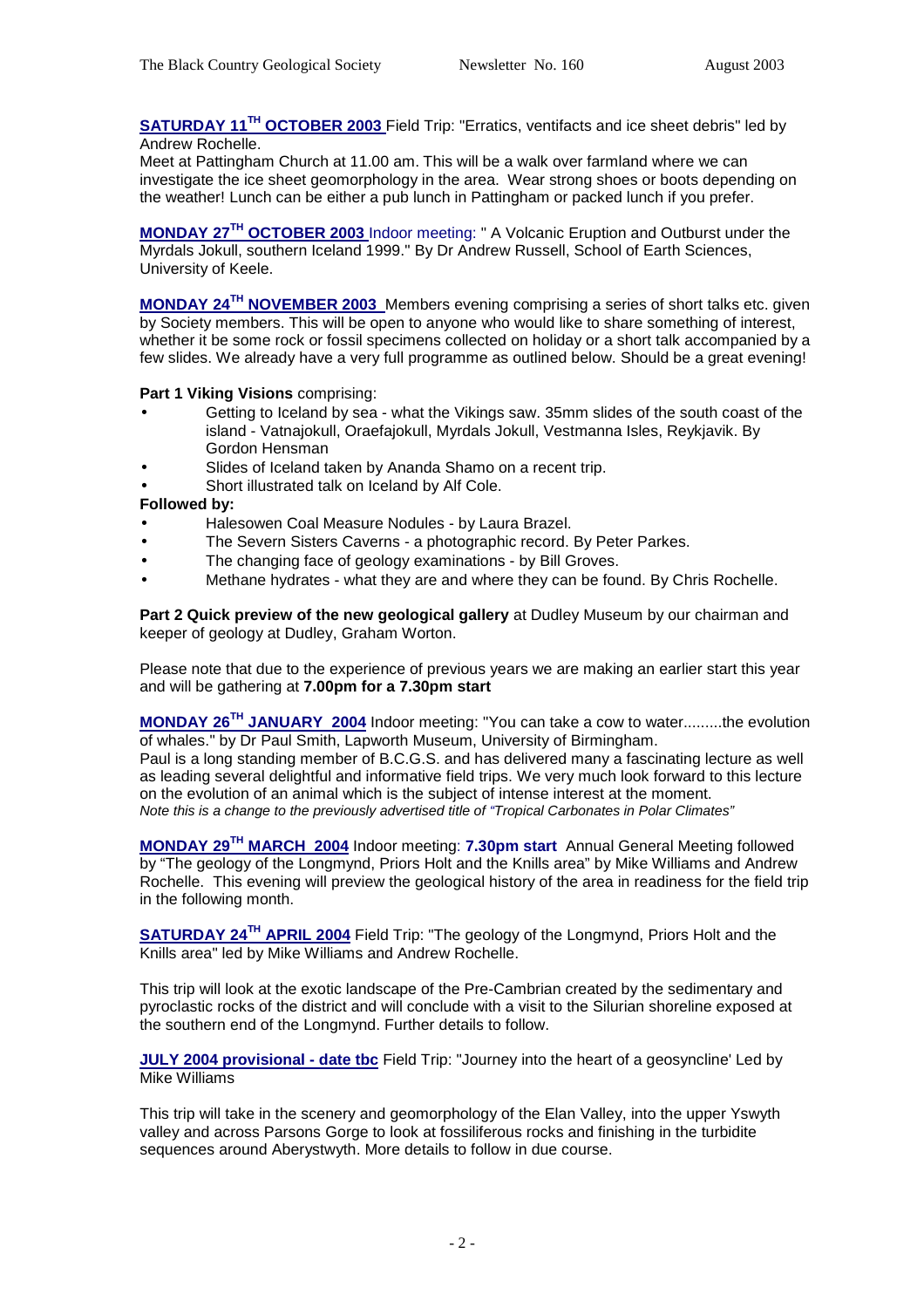# *EDITORIAL*

We take a lot for granted or on faith in the Earth sciences. All of our observations and deductions are based on what we observe as processes on Earth or what we can gain by geochemically analysing bits of things that drop on us from space. But what do we actually know about geological processes that happen on other worlds where the conditions are vastly different from ours? If you've been studying the news of late you can't have failed to notice that there have been two recent launches of exploration craft aimed at Marsas Mars comes to its closest point to us for 60000 years. Both missions are concentrating on discovering the whereabouts of water and being more selective about what is chosen for analysis.

I also know that there is a book being co-written by a good friend and long supporter of the Society, Andy Salmon which speculates about the first human visit to Mars. I have had some very interesting brain storming sessions with Andy about the practicalities of undertaking field work in the extreme conditions that are to be expected. But most interesting to me is what will really be discovered when we are able to get a really close look at the rocks and the things that they contain. Do surface sedimentary and igneous processes actually work the same when you only have a third of the gravity of Earth? What processes of diagenesis, lithification and erosion happen in a world where all water is in the solid phase, you have an inert atmosphere and freezing temperatures? Will there be mineralisation and crystal growth like we see on Earth? And will there actually be any recognisable signs of life on a planet that is not protected by a strong magnetic field and radiation belts?

In the months ahead as the new Mars probes reach the planet we may get answers to some of these questions but like so many areas of our science, they are bound to open up even more intriguing questions along the way.

# *REPORTS*

### **MONDAY 31st MARCH 2003 Annual General Meeting**

The twenty eighth annual general meeting of the Society was held on 31st March 2003 at Dudley Museum and Art Gallery. Twenty-eight members were present with apologies for absence received from Martin Normanton and Sarah Worton.

Minutes of the 2002 AGM had been distributed, taken as read and approved, proposed by Steve Hughes and seconded by Joy Duckworth. Sue Fairclough presented a statement of the accounts and treasurer's report. In this year the society had an excess of spending over income but we had funds in reserve to cover this. New members joining at the Rock and Fossil Festival in September have meant that the memberships levels have remained stable for this period. The society obtained new display materials for use at the various meetings attended this accounting for the overspend. The accounts and report were proposed by Peter Smith and seconded by Alf Cole.

The chairman, Graham Worton, then presented his Annual Report. Graham reported on an excellent year for the society. The committee had arranged and delivered a very varied and exciting programme and the wider membership united with Dudley Museum to stage one of only two national family rock and fossil events in the UK calendar. The society's website had received an overhaul thanks to Graham Hickman and David Miller. Membership levels had remained at similar levels to the previous year with an influx of new members joining at the rock and fossil fair. Society members had, once again, been involved in various conservation activities, including work at Barr Beacon, Barrow Hill Tansey Green and Turners Hill. The Chairman's report was proposed by Hilary Giltrap and seconded by Alan Cutler.

The following changes were made to the offices and the committee of the society. Sue Fairclough stood down as treasurer and was replaced by Mike Williams, proposed by Alf Cole and seconded by Sue Fairclough. Andrew Harrison joined the committee, proposed by Andrew Rochelle and seconded by Gordon Hensman. The remaining members of the committee agreed to continue in their posts and were proposed 'on-block' by Steve Hughes, seconded by Joy Duckworth. The 2003 members are currently: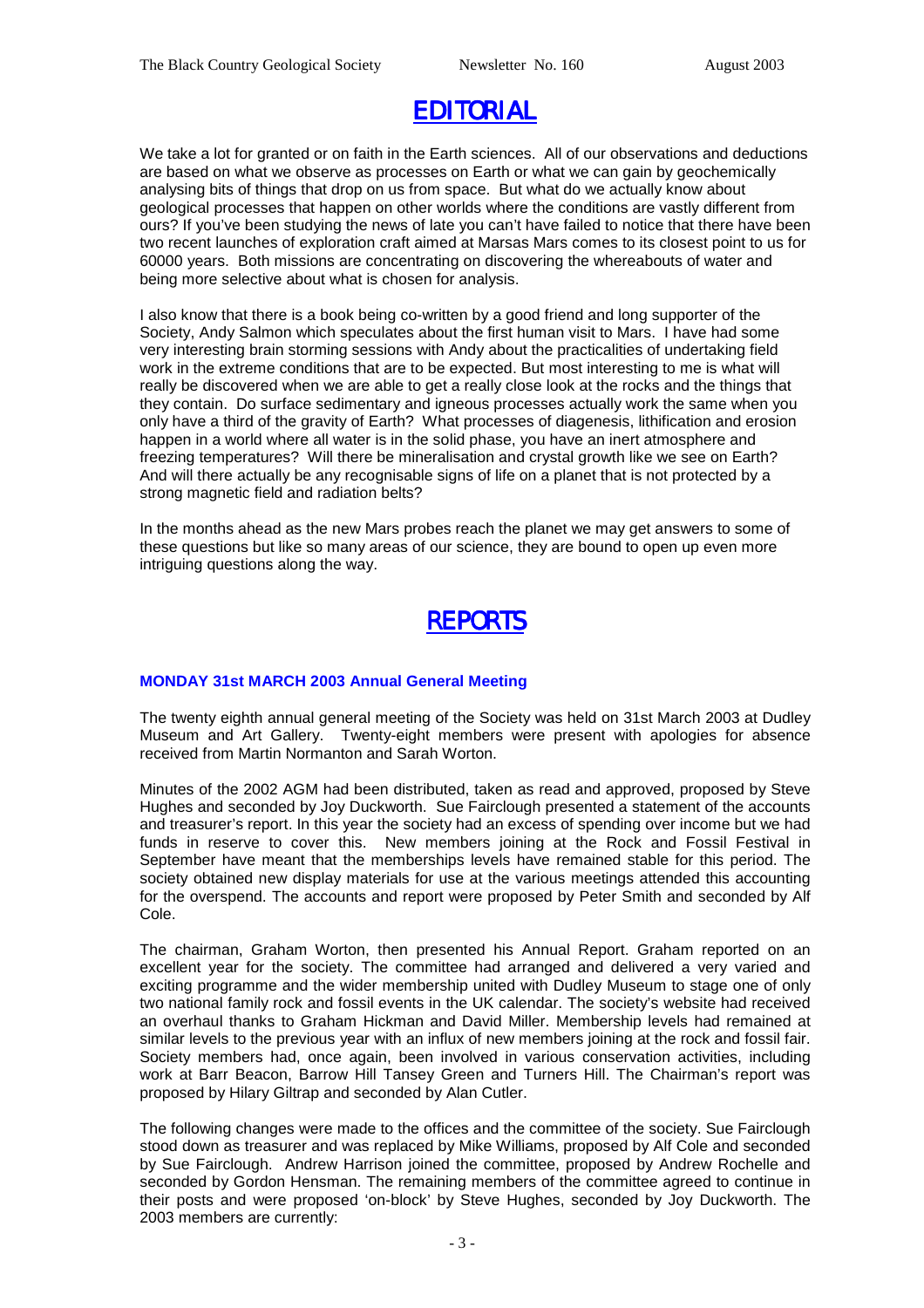The Black Country Geological Society Newsletter No. 160 August 2003

Chairman: Graham Worton Vice-chairman: Alan Cutler Treasurer: Mike Williams Secretary: Sarah Worton<br>Meetings: Gordon Hensman Field Meetings: Andrew Rochelle Meetings: Gordon Hensman Members: Barbara Russell Andrew Harrison Alf Cole Auditor: Martin Normanton

Sarah Worton

# *CONSERVATION COLUMN CONSERVATION COLUMN*

## **Wrens Nest Update**



The engineering works began at the end of June. Progress has been very careful and rapid to provide safe tunnel access the northern gallery and assess the instability of the existing upper gallery.

*Fig.1* 

*View looking south to the edge of the Seven Sisters At the start of the works in June 2003. The viewing platform is further along and high in the trees to the left of the picture* 

### WORKING PARTY UPDATE

Excavated materials from this first stage of works are now available for picking over to collect a comprehensive suite of specimens for the museum. These rocks are located in two separate compounds to the north and south of the site compound on the playing fields in the centre of the reserve.

*Fig. 2 View of one of the stockpiles near the site compound at Wrens Nest July 2003* 



As such it is now time to begin looking over these stocks and salvaging what we can before they are reused and spread in the permanent works. I still need to find out with the engineers and contractors what the rules are to permit our access to these materials but I can now call for volunteers to help out on the dates and times shown below.

# **First working party** *Saturday 6th September 2003, 10am to 1pm*

**Second working Party** *Saturday 20th September 2003, 10am to 1pm*

If you are able to help with this most important work, then please call me at the museum on 01384 815575 or email me at [graham.worton@dudley.gov.uk](mailto:graham.worton@dudley.gov.uk) to let me know how many will be coming so that I can make the necessary arrangements with the site. In both cases we will park in the car park of the Mons Hill College and walk along the access road up to the compound where the stockpiles are located.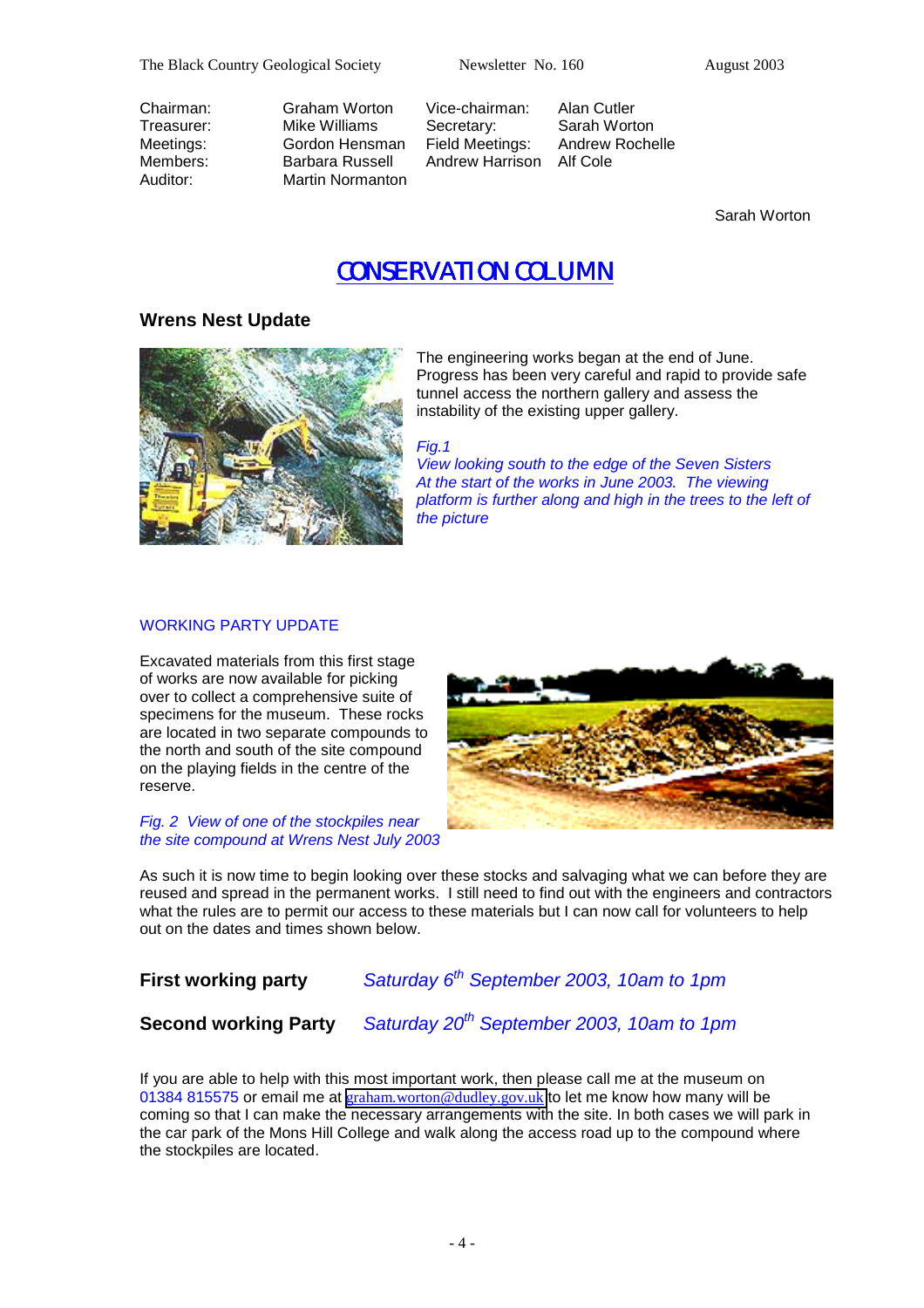## **Dudley Museum Update -** *Exhibitions*

International SpeleoArt. The exhibition has been put together by Steve Powell a well known local author of many books about the history of local mines and caves. He has many contacts with cavers and artists across the globe who have generously sent their artwork to the UK to stage this unique exhibition.

The exhibition also features specimens of fine minerals from the mines and cave formations collected in the early years of the geological collections at Dudley as well as paintings of Wrens Nest and other local mines from Dudley's fine art collections.

This is a rare opportunity to bring together international and local collections on a geological theme to celebrate both art and science in a place of great local history.

### **Dudley Museum Update -** *Collections*

When a catalogue of the original collection was made in 1913 for the Dudley Corporation, it was concluded that it was a very fine collection of local fossils and had some fine mineral specimens but was very wanting in rock specimens to represent the local area and beyond. This had remained the case up until the point that I took over its care in February 2000. Since then, with the help of the society the collection has accrued a few hundred petrological specimens which include fine representative examples of the local geology but also many very fine examples of rocks from much further afield. These rocks have been donated by well travelled amateurs and professionals who live and work in this area and most have a story attached to them.

One of the best selections now in the care of the museum is that of one of the society's founding members, Sheila Pitts, which was donated to the museum following her death in 2000. Many members will remember Sheila for her love of rather exotic geotourism and her wonderful lectures that she gave when she returned from her travels. The several hundred specimens, maps and texts that she left are a wonderful legacy for earth scientists here in Dudley and form a wonderful memorial to one of the society's most enthusiastic members.

As the months and years unfold I aim to continue the selective collection of fine petrological specimens such that any future review of the Dudley Collection will never again find us wanting in this aspect.

*Fig. 3 Piece of Norwegian Gneiss from Sheila's bequest* 

### **Rock and Fossil Surgeries;**



If you have any specimens that you would like identified then please make a note of the dates and times below and come along and join us.

Thursday September  $18^{th}$  11.00am to 1.00pm<br>Saturday October  $25^{th}$  10.00 am to 12.00 n Thursday November  $20<sup>th</sup>$  11.00am to 1.00pm Saturday December  $13<sup>th</sup>$  10.00 am to 12.00 noon

10.00 am to 12.00 noon

# **Notice of the 6th UKRIGS Annual Conference**

This will be held at Oatridge Agricultural College, Broxburn, West Lothian between the 24<sup>th</sup> and 26<sup>th</sup> October 2003.

The outline programme is for reception and meal on the Thursday evening, Good practice presentations, workshops and field visits on the Friday, and further presentations on geodiversity and RIGS and the National Trust followed by the AGM on the Saturday. The conference concludes with field visits to Stirling and the Lothians on the Sunday.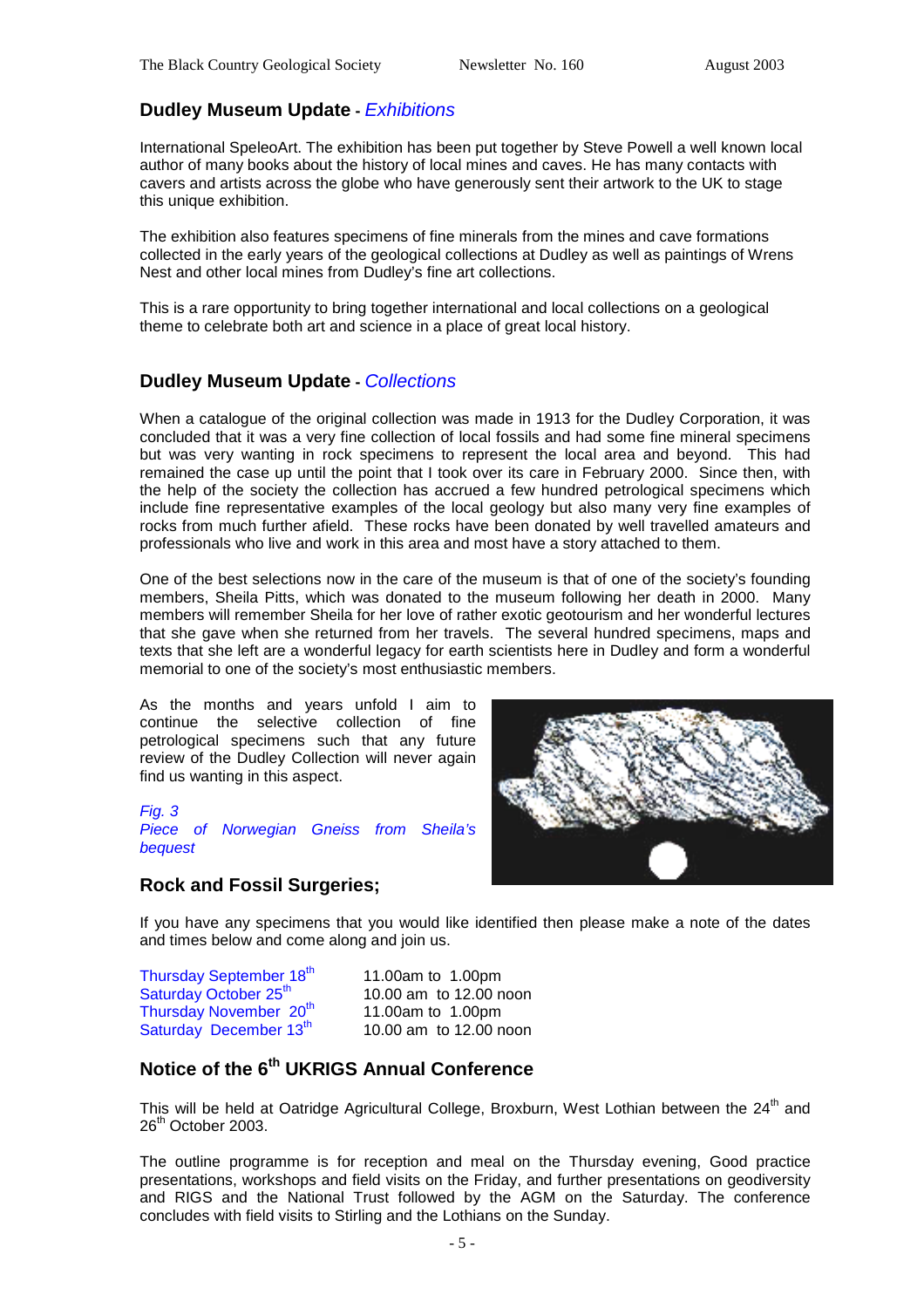For more information contact Mike Brown 0131 650 0289 or email [labrigs@bgs.ac.uk](mailto:labrigs@bgs.ac.uk)

Until next time…………Graham W

# **GEOBABBLE**

This newsletter's geobabble items come from Bill Groves who wrote;

'What a good idea to have a favourite geology word spot in the newsletter. There are so many possibilities, and so many variations. Do you say Dynamic or Cataclastic metamorphism? How do you pronounce Augite, or Breccia?

A favourite word of mine however, is PENECONTEMPORANEOUSLY. Perhaps not a technical term, but an adverb that I have only see used in a geological context. Indeed, I have only seen it used in one situation and that is to describe the formation of Dolomite on the sea floor. In a calcite mud the CaCO3 minerals are replaced by dolomite soon after deposition, i.e. penecontemporaneously. It means; 'pene' - almost, and 'contemporaneously' - at the same time as, so it describes very early diagenesis. \*

But this is not the only merit with this word. It is very useful in long word contest having 21 letters. It can also come in handy if you have young children; "If I beat you at hangman, you go to bed!" \*Maurice Tucker: Sedimentary Petrology (Second edition): p148.

...........................................

It is not just words, what about technical terms. Every subject or organisation seems to have to change the terminology for no particular reason, except perhaps to confuse. Education is particularly bad at this: your are in year 9 instead of the third year, and there is now an examination 'specification' instead of a syllabus. But geology cannot be excused entirely from this. Having learnt a host of fossil genera in the sixties, I now find that they have mostly been revised, I am sure, for perfectly good reasons. But I miss some of the old names; the big rugose coral in the Wenlock will always be Omphyma subturbinata to me, a tough sounding name that has been replaced by the weak Ketophyllum subturbinatum. Likewise the brachiopod Conchidium knighti is now Kirkidium knighti. However, the one we really should be campaigning about -letters to your MP etc- is another brachiopod Gypidula galeta. Its old name was Pentamerus dudleyensis!!

#### .....................................

The most ridiculous use of a geological term I came across was related to me by a geologist specialising in geomorphology. He said that he was struggling through a paper by an American Earth Scientist that was written in the most convoluted language possible, using the maxim; 'never use one word when six will do the job'. He started to come across the expression; 'the free air interface', and after a while he realised that the writer was referring to the ground! Keep your feet on the free air interface!!

#### .............................................

Geology has always been striving to standardise its terminology so that we are all using the same language, and this has been accepted as being generally worthwhile and sensible. We have seen 'felspar' become 'feldspar', 'barytes' replaced by 'barite', and there are many others. Sometimes a revision can be problematical. Sedimentary rocks were described using the standard terminology, mudstone, sandstone, conglomerate etc, with adjectives used in a random way. So you could have a 'quartz sandstone', 'feldspathic sandstone' and 'calcite mudstone'. As the study of sedimentary rocks moved away from the purely descriptive a new set of terms emerged, so a calcite mudstone would be a 'micrite' or a 'calcilutite'.

You could describe the grain sizes using, lutite, arenite and rudite, for mudstone, sandstone and conglomerate respectively, and instead of the adjective use a prefix. Siliceous rocks could have 'sili' on the front, and the limestones could have 'calci' as a prefix. So we now have standard terms such as calciclastic, calcilutite, calcarenite and calcirudite. The siliceous rocks, however, proved to be more of a problem, siliclastic is widely used, but sililutite and siliarenite are not so accessible, and as for silirudite, there was no future.

Bill Groves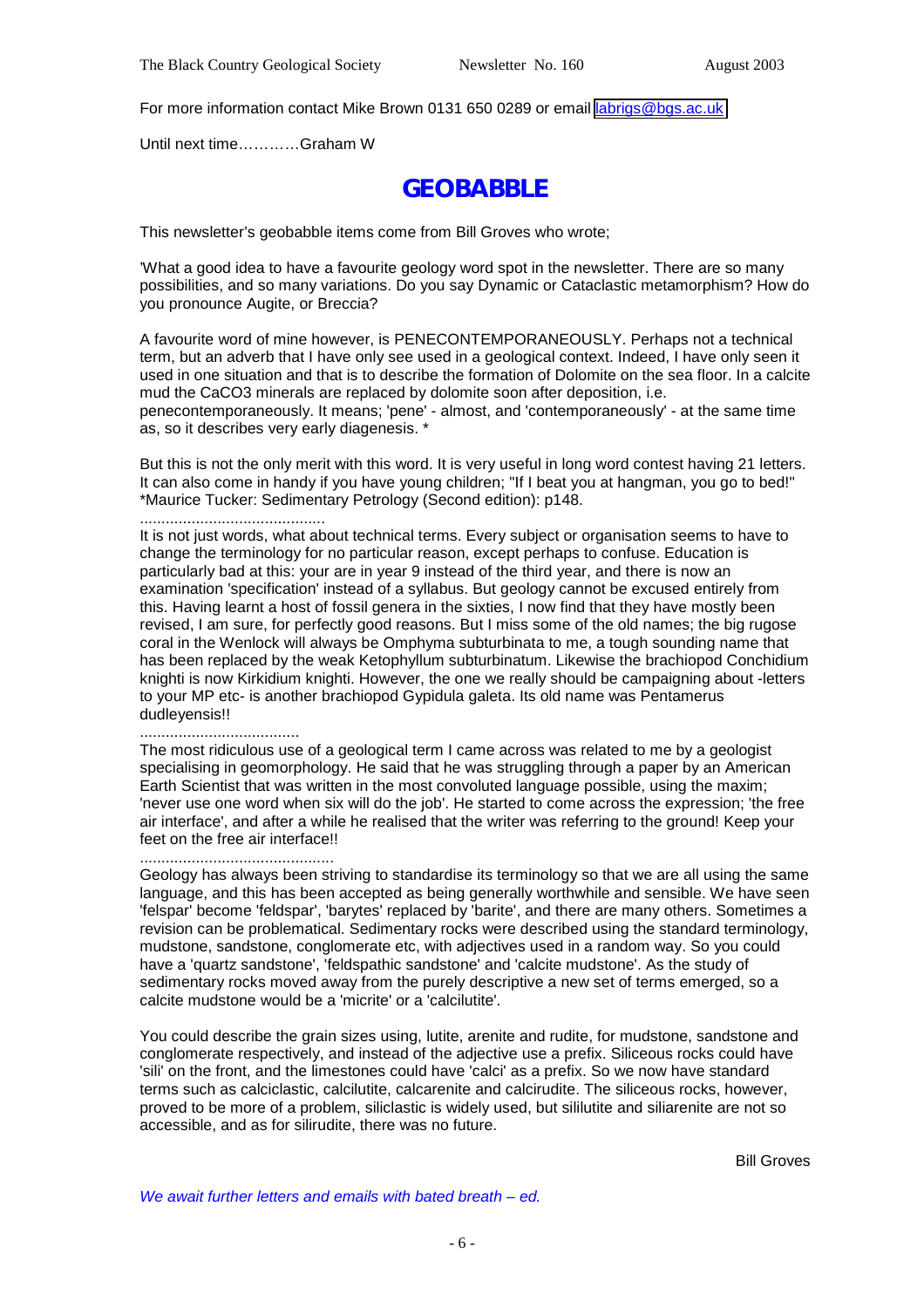# *OTHER NEWS*

### **New Society Insurance**

For the eagle eyed amongst you may have noticed a slight change to the front of this month's newsletter. From  $31^{\text{st}}$  July 2003 the society now benefits from a new insurance package negotiated by the Geologist's Association for local groups and affiliates. In addition to the public liability insurance which the society has had up till now, we now also benefit from personal accident and member to member insurance. Very briefly this means that our members are covered should they sustain bodily injury by accident or assault whilst engaged on business activities, including commuting. Member to member is an extension to our public liability insurance to cover each individual member of the organisation. It allows members to claim against each other under the same policy.

The Geologist's Association negotiated a very competitive deal with the issuers, Zurich Municipal Insurance Company, which your committee felt was too good to pass up. If any members would like further details please drop me a line at the address at the end of the newsletter.

Sarah Worton, Hon Secretary.

### **Public Perception of Geology and Geologists**

You may recall in the editorial of the last newsletter I discussed what peoples impression of our subject in the non-specialist focus group was and also asked people to send in their ideas of what may have been said. Well one of our more far-flung members Alex Dent from Essex wrote

'Isn't a geologist a 50ish slightly over weight ruddy faced bearded weirdy wearing a sun hat and combat shorts and wielding a hammer in most peoples imagination?

While this is intentionally humorous its not far off what people said at the focus group.

One of our more local members Paul Trower from Stourbridge College noted in a recent communication to me that 'In the last edition of the BCGS newsletter, you touch on a point that has been occupying me for some time - the public profile of geology. All the television programmes with fantastic footage of disasters grab the attention and attract comment but seem to be divorced in the public mind from geology as a discipline. It has an impact on me directly, since attracting students to A-level geology is difficult. Once they are in, of course, they stay and continue with the subject (18 of the 25 A-level geologists who have just left us intend to study a geology-related subject at university; this is the best percentage in the college, I think - and will be no surprise to you.

How, then do we attract youngsters. You are clearly doing wonderful work at the museum and the trips. Are the heads of science in the 11-16/18 schools aware of the subject? Our feedback is that geology is perceived by the science teachers as not a proper science. This infects their students who see the subject as dry - all dusty rocks and fossils.

#### *Any further views on this subject? – we'd love to hear from you – ed.*

### **Geologist's Association Database of Field Trip Leaders**

The GA are hoping to put together a database of field trips / leaders that groups like ourselves can benefit from when arranging field meetings programmes. The creation of such a database relies on volunteers coming forward so we're hoping some of our members may like to help. The GA are hoping to include all types of field trips on the database, for beginners through to advanced, day trips and longer trips at home or abroad. Subjects could include pretty much anything providing it has a geological aspect. The database will be managed by the GA who will issue it on request. Obviously leaders will not have to commit to fulfilling all enquiries. If you think you could help please contact Sarah Stafford, the GA's Executive Secretary at: